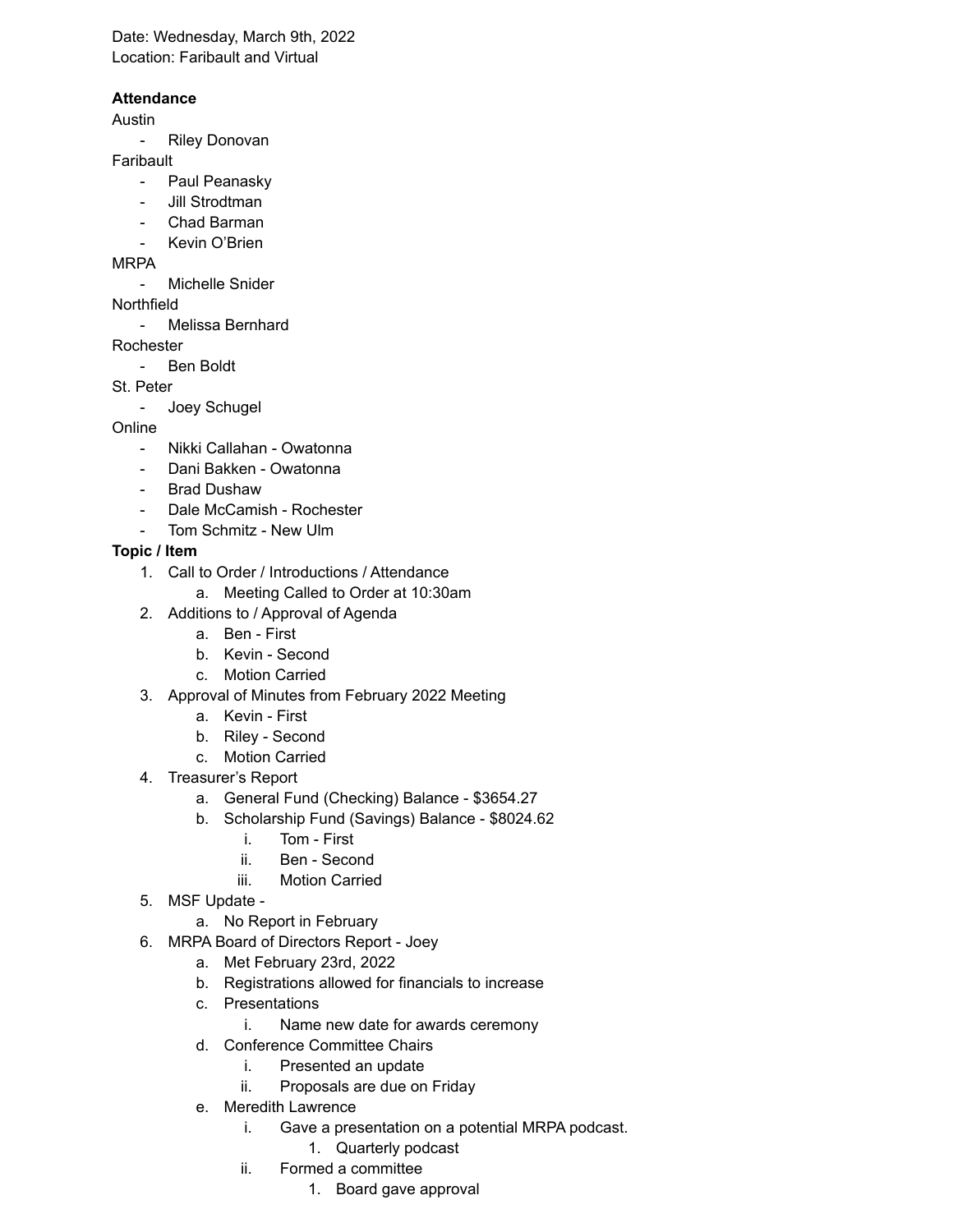- f. Northstar Partnership
	- i. Has been approved
	- ii. Packet is available for those to assist in finding new corporate partners
- g. Strategic plan priority on additional park maintenance education opportunities
	- i. Rob from Otswego is the contact
	- ii. Zoom meetings first Wednesday of each month
- h. Next meeting is April 27th, 2022
- 7. Recreational Sports Commission Report Michelle Snider
	- a. New members have joined
	- b. Looking at ways to collaborate with athletic management group
- 8. Network Updates
	- a. Aquatics Kevin O'Brien
		- i. 60 minute meeting
		- ii. July 31st Lifeguard Games at Bloomington Aquatic Center, 6:00pm
			- 1. Red Cross likely can contribute "Swag"
				- 2. Cost TBD
				- 3. Registration Open TBD
				- 4. Hoping to hear back from a Nebraska group about how they run a similar event
		- iii. April 15th is the bulk order deadline
			- 1. Can include custom logos
		- iv. May 20th is de-escalation training
			- 1. Price TBD
		- v. Other topics covered
			- 1. Lifeguard secondary duties
			- 2. Swim lesson registration policies
				- a. Preferences to past participants?
			- 3. Pushing non-members to join MRPA
	- b. Programming Michelle Snider
		- i. Usually meets to the third Friday of each month.
		- ii. Meeting will be March 11th
		- iii. Topics
			- 1. Background Checks
			- 2. Seasonal Employees
			- 3. Pickleball Courts
			- 4. Community Gardens
	- c. Other N/A
	- d. Michelle's Report
		- i. Awards Luncheon is April 1st in Apple Valley
		- ii. Softball HoF Banquet is in Brooklyn Center
			- 1. Dan Lauer out of Plymouth
		- iii. Creating Leadership Development Network
			- 1. Will meet the first time on April 1st
			- 2. Amy Peterson and Andrew Pimmental
		- iv. Creating Facilities Network
		- v. Five new groups have come online within the last 18 months
		- vi. Two upcoming meetings for education workshops
			- 1. Fridley and Rosemount
		- vii. Annual audit review at the end of March
		- viii. Subgroup working on race and diversity items
- 9. Old Business
	- a. SMRPA Scholarships
		- i. Sent out to both Winona and Minnesota State
		- ii. April 15th is deadline
- 10. New Business Melissa Bernhard
	- a. Guest Speakers
		- i. How do we go about deciding if we want to hear from guest speakers?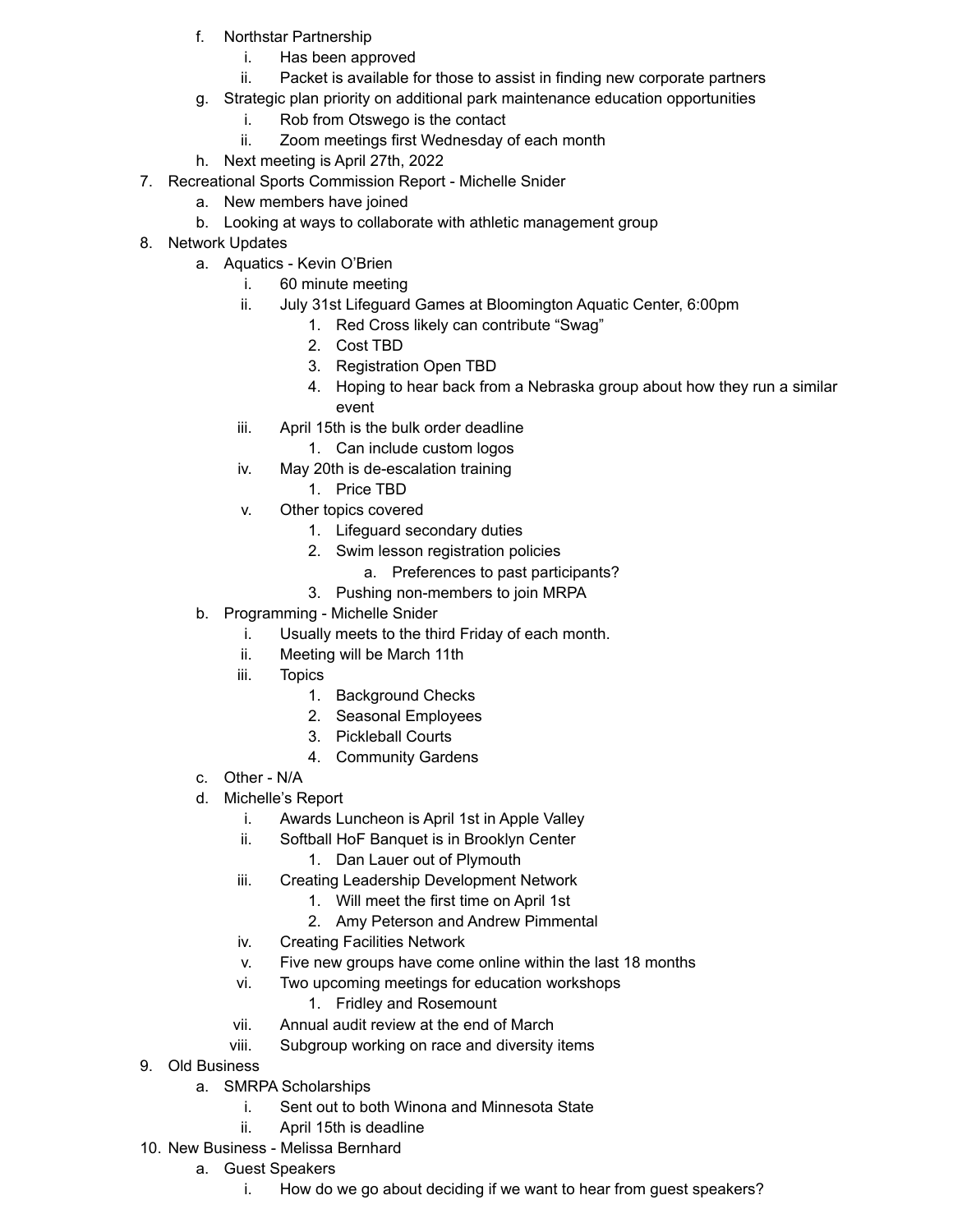- 1. Used to restrict it to only those who were a member of MRPA
- ii. Would bring added benefit to the monthly meeting.
- iii. Likely would end up being some "sales pitches"
- iv. Is it limited to 10 or 15 minutes?
	- 1. Motion We are going to allow guest speakers at our monthly meeting, with the approval of the president.
	- 2. First Paul
	- 3. Second Riley
	- 4. Approved
- b. Vice President Addition
	- i. Melissa moved to President
	- ii. Left Vice President vacant
	- iii. Riley Nominated by Paul and Seconded by Ben
		- 1. Riley Donovan Approved
- 11. Timely Topics
	- a. Athletic Management
		- i. Are any municipalities having participants with gender identity items come up?
			- 1. Has come up in the larger communities
			- 2. Aquatics came regarding with what type of apparel is required
	- b. St. Peter
		- i. Hiring a full time maintenance person
		- ii. Seasonals close next week
			- 1. Job fair at the high school
		- iii. Spring looks crazy busy
		- iv. Shade structures are a priority for 2022
	- c. Faribault
		- i. Baseball has Amateur State Tournament
		- ii. Park development with city planning
		- iii. Safety Camp
			- 1. Does anyone have weather safety speaker contact?
			- 2. Kids process through social media and bullying
		- iv. Offering free swim lessons at the high school
			- 1. Eight male and 13 female participants
			- 2. Hoping it could turn into a life guard class is swimming skills progress
		- v. Mat aerobics in the pool has 13 or so folks participate each week
		- vi. Joint aquatics volleyball league with Northfield
	- d. Austin
		- i. Hiring new director, posted on MRPA
		- ii. Bob Motsgow (Gophers) had an event at the Arena
	- e. Rochester
		- i. Adding family restroom facilities
		- ii. Court study for outdoor courts
			- 1. What is most meaningful to add
		- iii. Master planning is occurring at two parks
		- iv. Does anyone have a tournament level disc golf course?
			- 1. Austin will send pricing information
			- 2. Does anyone else have any information?
	- f. Northfield
		- i. City is doing the capital investment plan
			- 1. Data is back
			- 2. Needs to present to park board on Thursday, then city council
	- g. New Ulm
		- i. Schell Brewery brought back their annual beer festival
			- 1. Use South Park heavily for parking
		- ii. Civic Center hosted Bantam B and A regional hockey tournaments
			- 1. 16 Teams